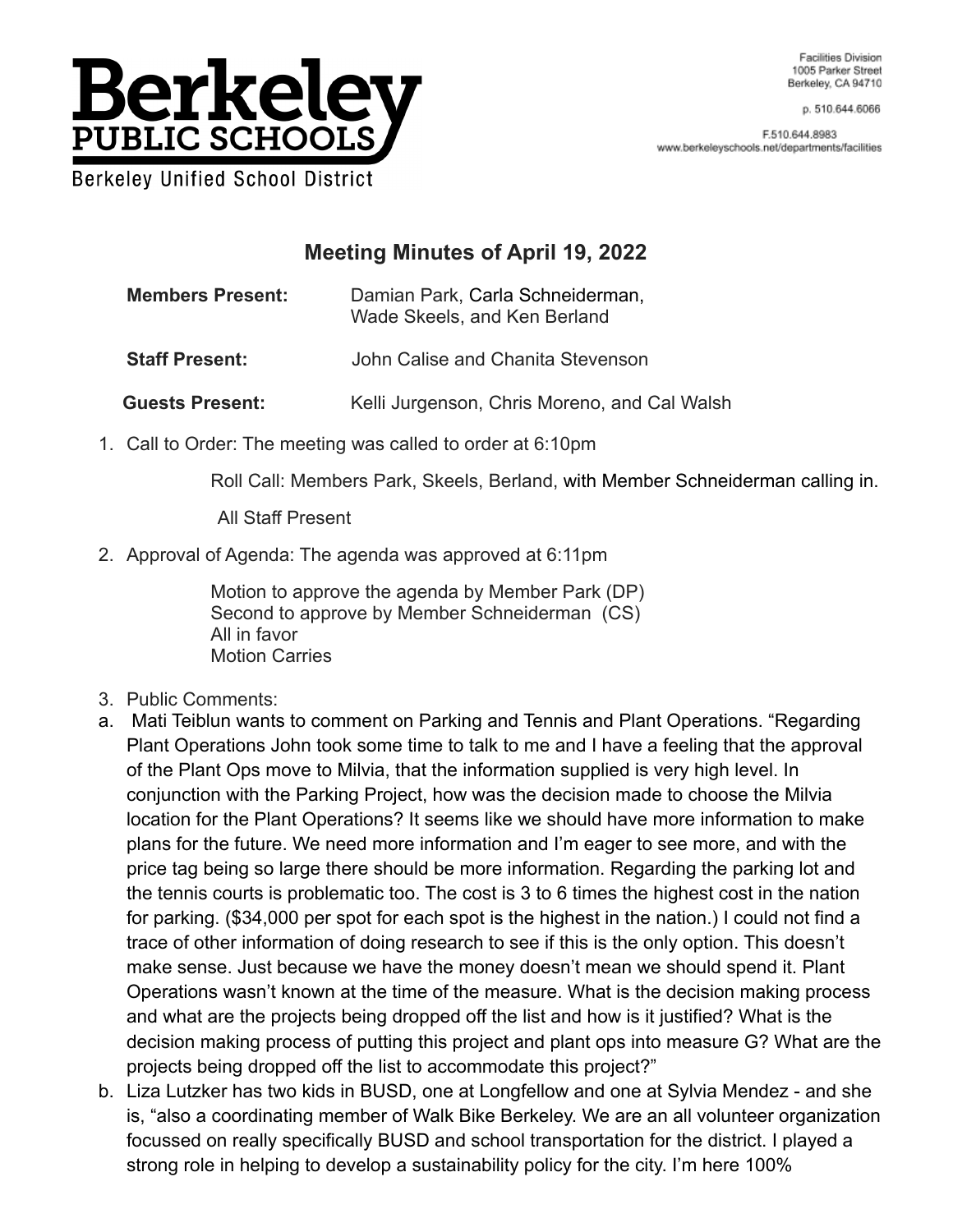specifically to focus on the Parking Structure Project. The cost is incredibly high at \$80,000 per car to store it all day. This is an inefficient and inexcusable use of public funds. We should be spending that money to teach our children and not to store cars. I don't know if you are planning on putting chargers into every single spot, which would add even more costs. There are not going to be gas powered cars sold in this state in the next few years. We are building infrastructure that won't even be used in a few years. We have so much need for our kids and this just doesn't make sense to pay to store cars. This is the most transit rich area of the entire city. Putting a parking structure in the most bike rich, transit rich and pedestrian rich area of the city doesn't make sense. The best protected bike lane in the entire East Bay. Now, I will just tell you, as someone who works with city planning and the transportation department, the city will not allow you to drive trucks on Milvia. It isn't permitted. The city is going to require a transportation demand management plan. Right now Berkeley is trying to figure out how to incentivize people to NOT drive.They are going to require hiring a consultant to develop a mitigation and comprehensiveness plan and this money is not in the budget. I just really want to say, this is a bad use of taxpayer money and not what the city is trying to do. BUSD is in for a rude awakening with the permitting costs and electrification costs and maintenance cost because the city does not want more parking downtown. Thank you."

- c. Kevin Jude a member of the PTA at Emerson Elementary and also has a student at BHS. "I'm going to speak really briefly because I'm going to echo what the other community members have brought to the table. I was shocked to see we are going to build a parking garage in the middle of the city transit hub. Bart is easily as competitive financially as driving from at least three out of four directions. Meanwhile in the midst of a pandemic, or hopefully the tail end of a pandemic, the aging HVAC system at Emerson needs to be upgraded. I think the John Muir School is in the same situation and I can see these projects are on the list in 5 or 6 years when my youngest will be at BHS. It seems our kids need to be prioritized and the priorities are out of whack. Thank you"
- d. Rana Cho "I am the president of the PTA at Emerson and the parent of a third grader. I'm here because along the way knowing that there is a pandemic and regular fire season our air systems are so bad. So bad! It's a forced air system and we have corsi rosenthal boxes, 2 of them in each classroom. And the teachers need to YELL over the roar of them for their instruction. That's going to be improved in 2028, according to the Facilities Needs Assessment File. So, 25MM parking - I know it was written into the ballot for the bond measure G - but I want to know how we can participate in the allocation of funding for projects? Those are really hot fans, and what are they doing in the summer? The school needs to have an upgraded filtration system - with fire season. How can we participate in the project development process? It's inexcusable." Ms. Cho continues, "The recent Berkeleyside article shows that it is a HUGE problem with parents and it will be a major problem for the school board and I will make it a problem for them. I am asking again for increased community participation, and transparency in the prioritization of the projects. That opens the door for addressing why is this need prioritized over, I don't even know what those classrooms need, could be not even a fraction of the 25MM. Those elementary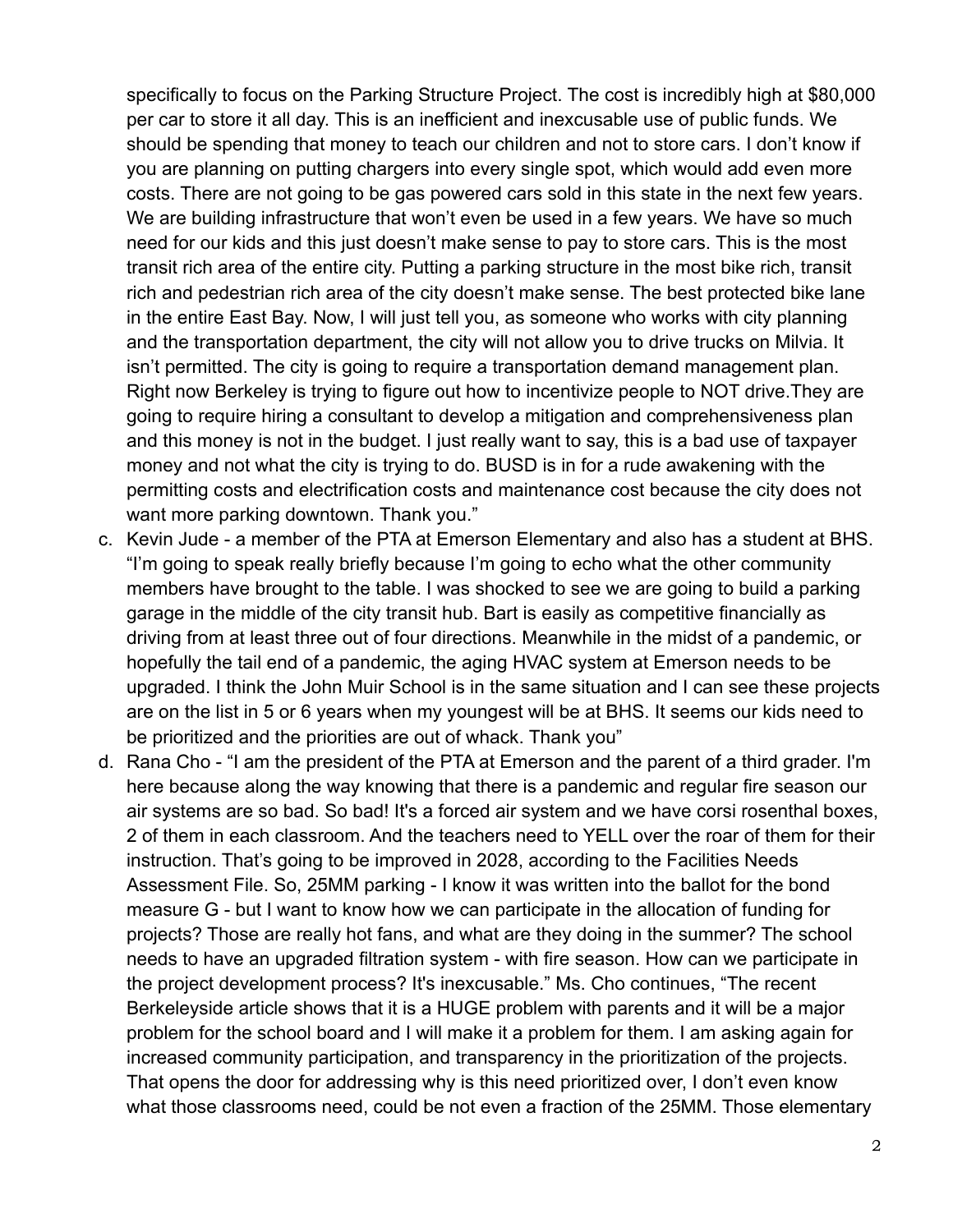schools, those are our youngest students! Try spending a day there. Try going to the bathroom! I don't understand how we are even at this point. I will make sure any further steps include community participation. Thank you."

- e. Bihima Sheridan. "I am a parent of a fifth grader at Malcolm X, and a sophomore at BHS and I am a former PTA member at Malcolm X. I am basically echoing what everyone is saying here. I would like to also thank the district for their service, it's a thankless job. There's always more to be done and there's always someone heckling you from the side. I may be a Johnny Come Lately and I don't know how this all works, but I just want to go on the record as saying I support rethinking the Tennis Court Plan as it is. I worked in the '90's to get the bike lanes adopted and it's great to see where they are now. Cars are on their way out - there is not a future for them. Maybe something a little less impactful. I feel for people who like tennis and hopefully something can be figured out there. Not sure if everyone is aware that a senior fell off a parking structure yesterday and we should build more parking structures for students to fall off? I also echo the need for better HVAC systems. Certainly Emerson HVAC upgrades need to happen. I would love to see some green improvements instead of more parking. Thank you for your time"
- f. Executive Director John Calise (ED JC) states, "with everybody in the room it would be helpful to know; this is a meeting for reviewing financials after the fact. The primary purpose of the CBOC is to review expenses and make sure they align with the bond language. That being said, the conversations and comments that are being made here are very valid, but the place to be having these conversations is the Facilities Subcommittee Meetings. I would encourage you to go to the Subcommittee meetings. The CBOC can certainly weigh in and give their own cost analysis, but the primary purpose of the CBOC is to review financials and to look at the audit. Look at the Subcommittee as a place to bring this to the attention of others and perhaps request a workshop for better understanding of project prioritization. Asking the district to reconfigure their thinking at the Subcommittee is where these comments are really more appropriate. Use the tools that are available."
- g. A question arises about the project process and does this committee look at the budget? Member Skeels (WS) wants to be clear that, "we are an independent committee and it's our prerogative to look ahead and to discuss the budgets." Member Berland (KB) states, "this is our money and we decide how to spend it." He thinks this is the right place to air comments by the community. "We are here to hold the Board accountable", he said. It would be appropriate, and he will say something to the Board about this - "being able to come to the Board, and make a recommendation, and a report, is what the CBOC is tasked with doing." ED JC says that you can come here and say your piece, and he points out the bond language is, "really written to be fluid and every bond is written like that."
- 4. Approval of Meeting Minutes from March 8, 2022: Approved at 6:34pm

Motion to approve the meeting minutes by DP Second to approve by KB All in favor Motion Carries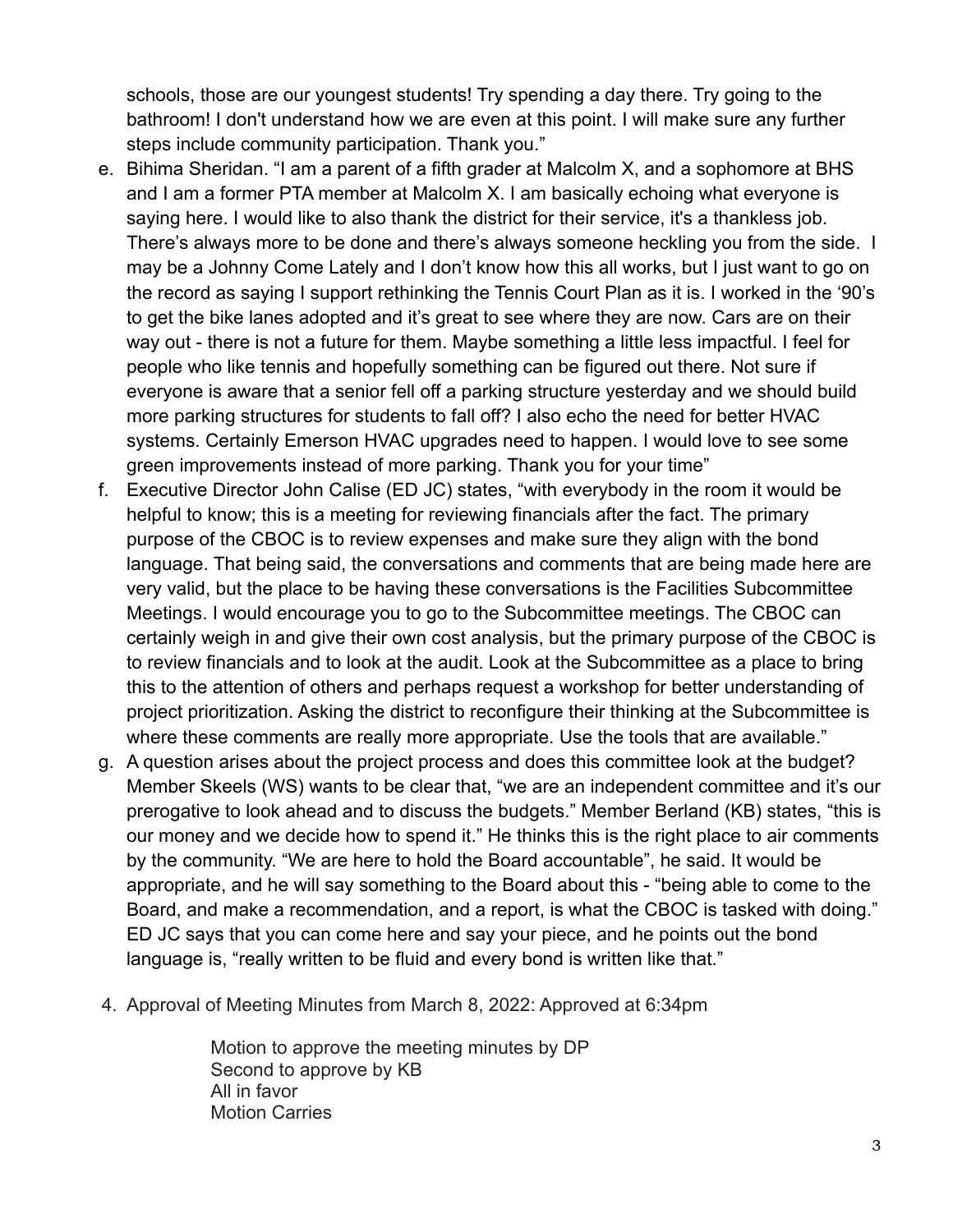5. Action: Fill the Vacant Chair Position:

WS nominates DP for the Chair position KB seconds the nomination DP accepts the nomination All in favor DP is approved as the new Chair

#### 6. Discussion: Staff Report by Van Pelt Construction Services

a. Financial Update: Measure G Projects in Planning and Current PCO Status Kelli Jurgenson (KJ) gives a report on the Change Orders - she also gives an overview of what a Change Order is, "A Change Order is when a change happens financially over the course of a project". ED JC jumps in to discuss the Change Orders at Rosa Parks and legacy projects. "We knew that we were going to be opening up a can of worms at Rosa Parks with many many Change Orders. Rosa Parks was never closed out so we had to turn it into a legacy project and actually do the closeout." KJ points out closeouts are very difficult and common. ED JC continues, "at Rosa Parks there was a bathroom that was drawn and approved by DSA - the inspector didn't catch it, the field inspector didn't catch it and eventually DSA made us redo the entire bathroom." The process of how projects are closed out is different now, and all facilities are cleaning up the mess. "Even though Rosa Parks wasn't built that long ago, the process to close out the projects is different now. That's not how the process was done years ago. It's just a mess." In summary, unforeseen conditions can add huge costs.

KJ notes that the Change Order Log is smaller now as we wrap up many projects and get ready for new ones that are currently in the design phase.

### b. Draft Annual Report:

KJ shows a previous report from fiscal year 20-21 for reference to see if the CBOC would like to accept this format. "This is really an opportunity to run through this document to see if the committee is happy with this document and if so, staff can start to prepare this report for fiscal year 21-22."

DP thinks the CBOC should draft a more informative document for the community. "Everything the committee has done for the past year," says DP. WS interjects that the main thing the committee has been focused on is the By-Laws and the Guidelines. KB asks if this is required by statute and KJ responds, absolutely, it's required by law. DP interjects that his impression is that this previous report is not very substantive and that they could do better. He wants to draft their own report to the Board without help from staff. Chanita Stevenson clarifies this is a high level summary for the Board. Whether or not you agree with this report or not, it is a requirement of this committee. KJ wants to be clear this report that is currently due is for the fiscal year starting July 1, 2021 through June 30, 2022. DP wants to know what should be reported. What activity should be highlighted.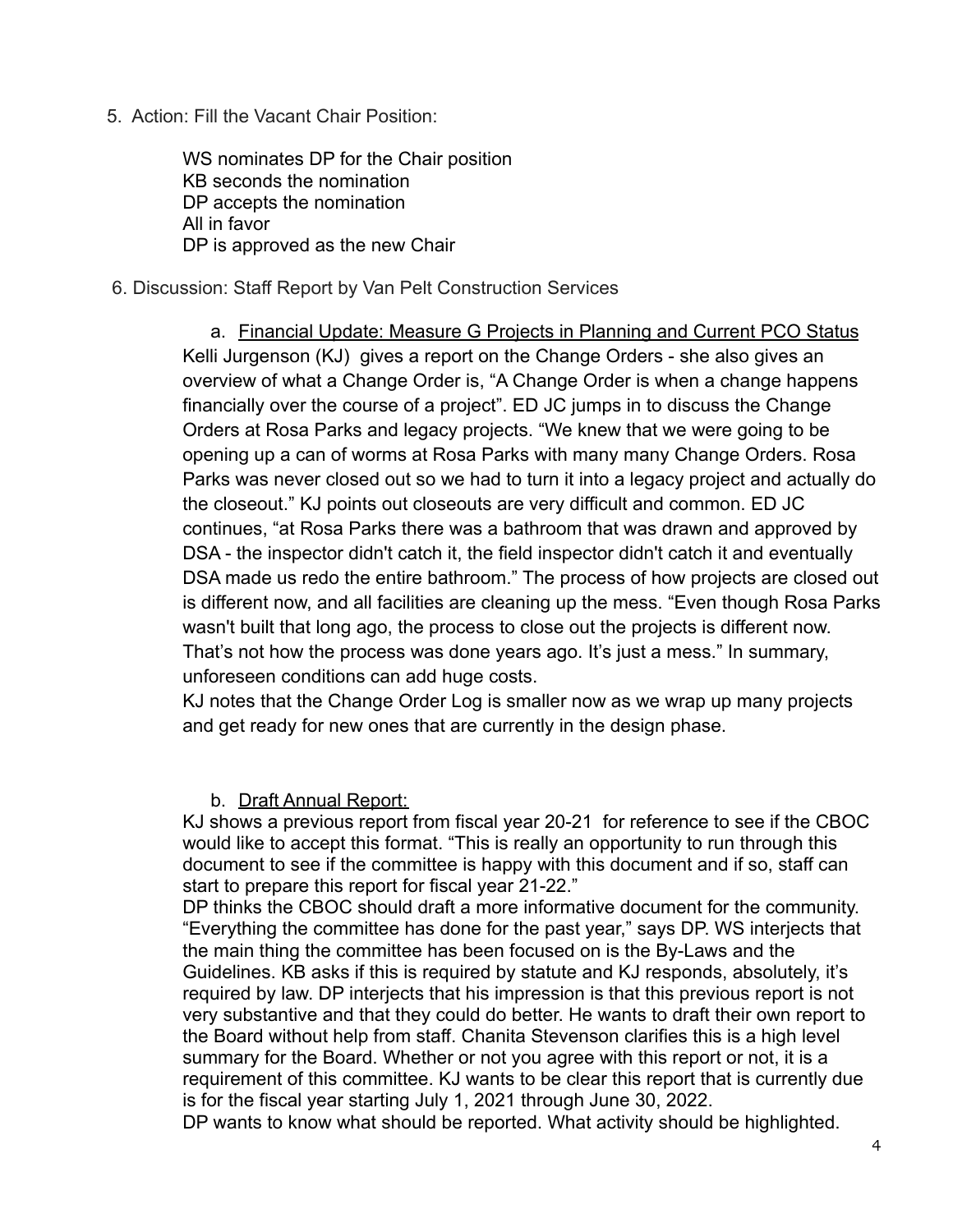By-laws and Guidelines? Parking and Tennis? Audits? CS thinks there should be a draft circulated to the CBOC members and they can provide feedback. DP Agreed to get this draft started - DP would like the previous report in word document. How does that sound to everybody? All members agree this sounds reasonable. "Any other comments on the annual report?" asks DP. WS replies, "we were beginning to understand how projects are prioritized. We did have the architect come in and give a presentation on that, but I'm not sure we got enough clarity on that, and perhaps we can include that? I still have questions on project prioritization. Maybe that is a future agenda item?" DP thinks it's reasonable to include that presentation to include something "substantive" in the report. KB says, "you don't have to call it Annual Report, you can call it Periodical Report or First Report of 2022. We just need to issue reports on activity and we have to issue at least one a year. That's our primary piece of ammunition is a report where we gather information during meetings, we get consensus among committee members, and we vote on it and that's the organ of the committee, and we can bring to the board's attention anything we find." ED JC is not clear on how they would present this report to the board and would like to bring legal in to discuss how these would be posted. He knows there is an Annual Report that is supposed to be presented to the board. Some of the other things, "while you have the right to report on other things, I'm not totally clear on how that would be presented, and will need to pull in legal." Ultimately ED JC does not want them to shoot themselves in the foot. CBOC is appointed by the board and the board does not have to accept this way of reporting. ED JC just wants to keep them out of trouble. KB states, "We're happy to spar with council on this. I can read statutes just as well as anybody." WS thinks we can cohabitate and figure all this out and post what we are supposed to post and figure out the process of how this goes to board. KB doesn't think the committee would say anything so incendiary that the board would want to mussel them. ED JC just, "isn't sure of how this report would be posted, is all." CS thinks it's important that everyone is meeting in person and will be at the next meeting for sure.

# 7. Action**:** Approve Updated By-Laws and Guidelines

a. By-Laws and suggested changes (Review section 18):

DP has made some changes to section 18 and to 17 as well. Is there any discussion on Section 18? no discussion except to take the one line at the end of section 17 and duplicate it section to 18.

KJ wants to be clear that you would be approving these BY-Laws and then they would need to be taken to the board.

Motion to approve the By-Laws by CS Second to approve by KB All in favor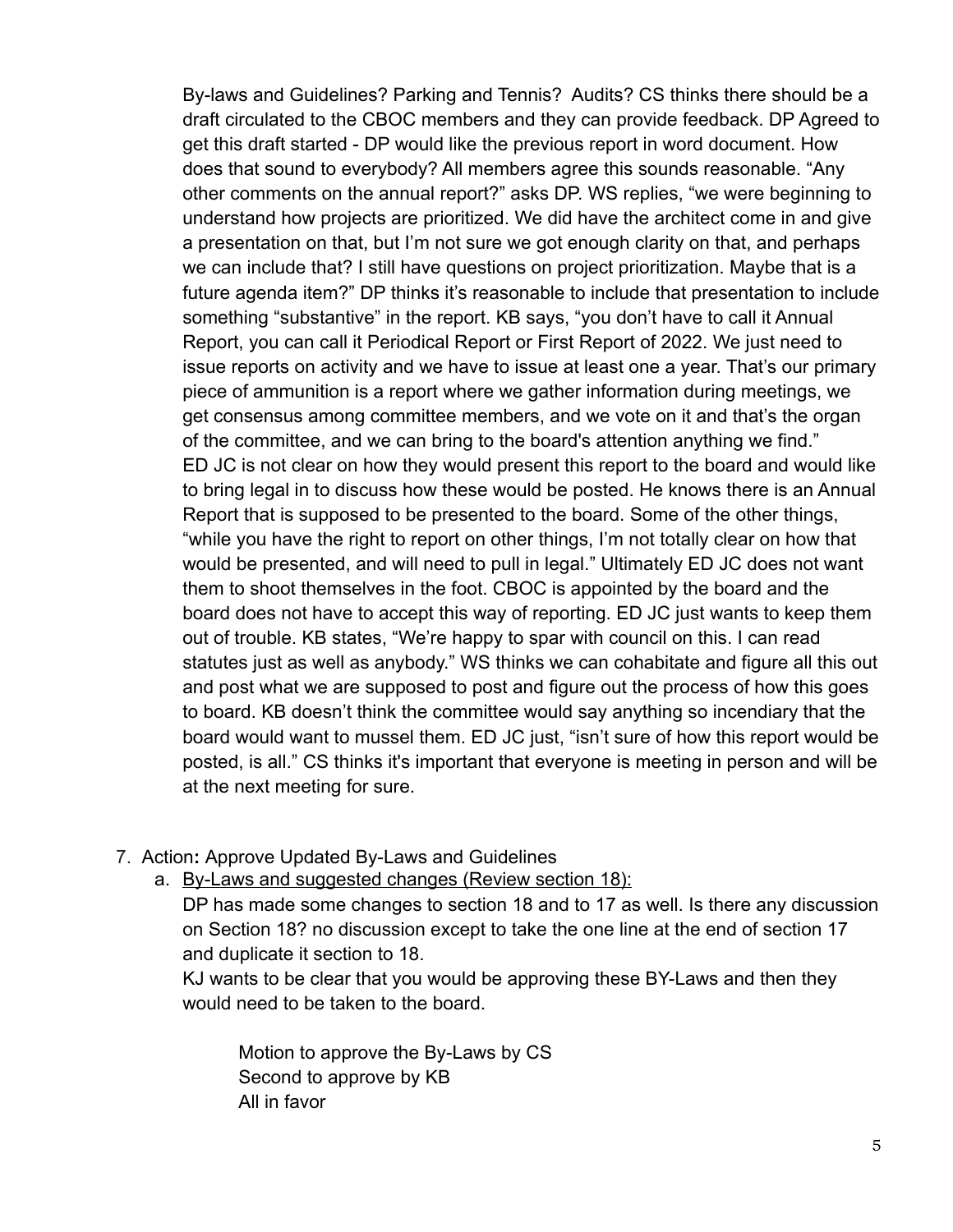### Motion Carries

#### b. Suggested CBOC Guidelines:

WS discusses the Guidelines and the suggestions the CBOC would adopt. He had worked on it today, and KJ points out they need to be posted 72 hours in advance so the most recent draft has not been uploaded. WS thinks this committee is not about lowest cost, but "best value". "It's not always about lowest cost architect," he continues, " or lowest cost contractor, I want to make sure we are not a committee based solely on cost, but also on value." Explain Project Approach is added. As far as Fast Track - sometimes fast tracking projects can get into problems with overspending and under thinking. Property Acquisition is there more or less because the district has properties that need to be addressed, Oxford and now Plant Operations that are kind of liabilities. DP wants to let everyone know including CS that these questions are works in progress and the committee could just use as a basis. ED JC would like clarification on section 13b. WS says this is in response to Plant Operations going into measure G just recently and we know nothing about how much maintenance will be required. ED JC wants to clarify that maintenance is not part of the bond funding. It is a totally separate fund, and the best place to discuss these questions would be the FSMOC. KB feels it is a useful framework for communication, "To the extent these guidelines are useful and they can also be struck down if members decide so." In our communications we can use these questions to show the CBOC findings. CS thinks this is okay, but it will need to be revisited because the public still doesn't understand that this committee doesn't have any oversight over regular operating expenditures. "We need to be really careful about the language in these guidelines otherwise the public is going to continue to ask CBOC about questions that are better served elsewhere." ED JC points out again, there are oversight committees that can address some of the community concerns. The Guidelines will live on the CBOC website.

Motion to approve the Guidelines by WS Second to approve by KB All in favor Motion carries

DP would like staff to provide a link to the By-Laws and Guidelines posted on the CBOC Website. KJ points out we can absolutely put this on the website, however, the website has not been updated in some time because the committee has been so focused on the Guidelines and By-Laws. She suggests this as a future agenda item and the committee can also let staff know what they would like their website to look like. Once the website is updated, it would then make sense to provide a link at that time. DP suggests to put the Guidelines right under the By-Laws on the website, for now.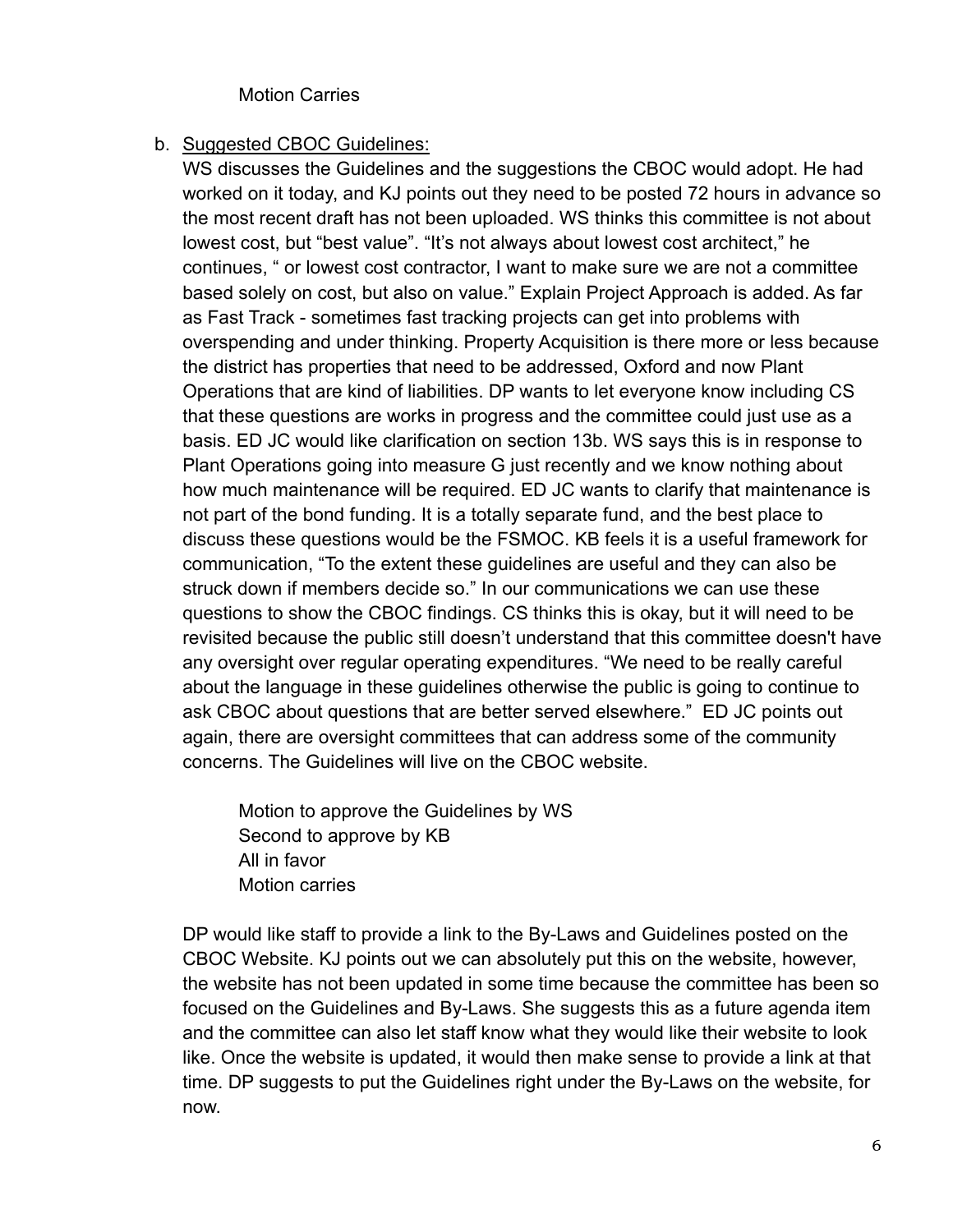# c. Agenda Process:

KJ would like to review the process leading up to this meeting and confirm the agenda process moving forward. KJ wants to develop the timeline. DP will have a standing document with the standing items and the members can let him know during the meeting what they would like at the next meeting. He will "probably send that out." How many days will the district need to get this out? ED JC replies, "We have to get the Agenda posted a minimum of three days befor the meeting. We would need the Agenda 8 days prior." ED JC wants to be careful, "the reason this was the way it was prior is because we would need at least 8 days as far as what we can deliver." Starting now, DP will have an agenda template and he will solicit from members and create a Draft Agenda. He will send it to the district eight (8) business days before the meeting. The district will then have five (5) business days to review and collect the necessary documentation before posting to the district website 72 hours (three days) before the next CBOC meeting on May 31st. KJ wants to reiterate please please please do not reply to all of the emails because of the Brown Act. KB sarcastically says, "they will knock on your door from the Brown Act Police." ED JC would like to clarify the Brown Act and serial meetings. DP cuts him off and says we don't have time. ED JC, "you've raised this, we need to finalize this." DP interrupts, "you're not a legal expert on this, John you know that. Stop taking our time." ED JC states, yes that is correct and we need to bring legal into this to confirm what is or is not legal. KB interjects, "Damian stop talking about this. You are the Chair, you control the room. So we're ending this conversation." ED JC wants legal at the next meeting.

# 8. Discussion: Committee Comments

a. Tennis and Parking with Plant Ops Project presentation by DP.

According to DP it's "weird because we haven't spent the money yet, but we should still be thinking about these questions." DP wants to know if anyone has looked at the questions he proposes here? The members feel this should be an entire meeting just on these questions proposed here. KJ replies that we do have answers to these questions, but would not be able to complete them in the 12 minutes remaining. CS wants to put this on the next agenda. KJ says this will be an important item to address for the CBOC and the public. They will be posted along with the agenda and other pertinent information. DP has questions about moving cars and some other issues regarding whether or not this is still a problem, he thinks not. KB has heard that parking at Willard is also difficult. DP has checked around and found that a few residents raised an objection with teachers getting parking permits, and that killed the option of giving teachers parking permits for the area around BHS. According to DP, "Teachers aren't moving cars nearly as frequently as they used to." KB wants to know why can't we have parking rules that benefit teachers? CS